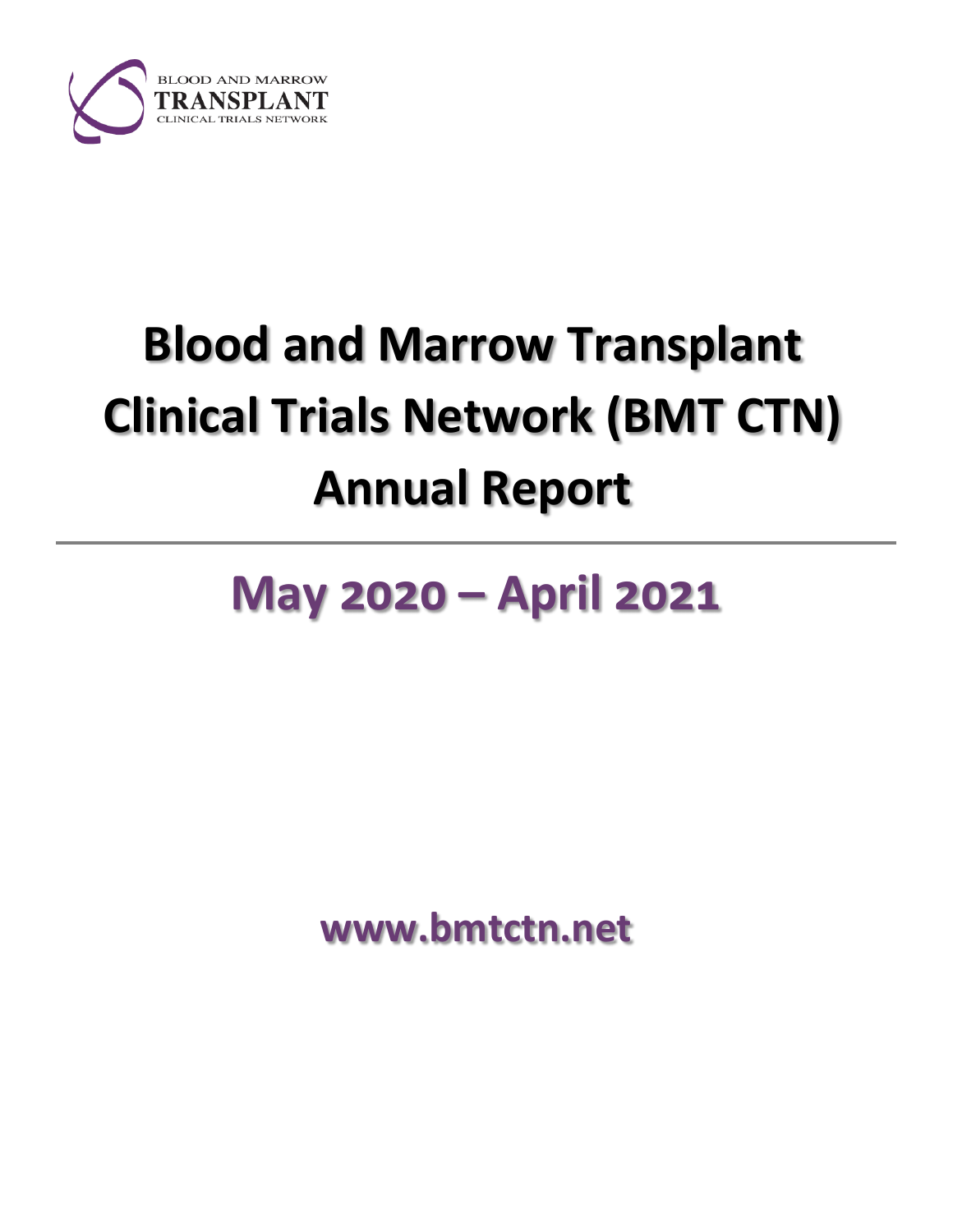### **ABOUT THE BMT CTN**

The BMT CTN conducts large, multi-institutional clinical trials to improve outcomes of cellular therapies, such as hematopoietic cell transplantation (HCT), for patients facing lifethreatening disorders. Established in 2001, the BMT CTN infrastructure facilitates effective communication and cooperation among participating centers and collaborators to conduct multi-institutional trials available to patients in all regions of the United States (US).

### **OUR SIGNIFICANCE**

Approximately **25,000** uses of cellular therapy for cancer are reported to the CIBMTR annually, and the number increases by about **5%** per year. Cellular therapy is a rapidly evolving field, and clinical trials face unique challenges, including the relatively small number of treatments performed at any single center, diverse indications for cellular therapy, complexities of the intervention, and multiple post-treatment complications.

### **BMT CTN Achievements**

**59 trials launched**

**44 trials completed accrual; 15 ongoing**

**>14,300 patients from >100 centers**

**113% accrual rate among trials currently open for enrollment**

**>498,000 biospecimens in the Research Sample Repository** 

**134 ancillary and correlative studies launched**

**69 used cryopreserved specimens from the Repository or samples shipped directly to a project laboratory**

**126 manuscripts published**

**124 abstracts presented**

### **DATA AND COORDINATING CENTER (DCC)**

The BMT CTN DCC is managed by **3** organizations with extensive cellular therapy research experience: the **Medical College of Wisconsin (MCW)**, the **National Marrow Donor Program® (NMDP)/Be The Match®**, and the **Emmes Company**.

The **MCW** is the **3rd** largest private medical school in the nation with **\$1.6 billion** in research funding over the last 10 years. It is the original home of the International Bone Marrow Transplant Registry [now the **Center for International Blood and Marrow Transplant Research (CIBMTR)**, see below] and has a long history of research and clinical care related to HCT and other cellular therapies.

The **NMDP/Be The Match** is the world leader in HCT donor registry and graft procurement management, and it operates the world's largest HCT-related research sample repository.

Together, the **MCW** and **NMDP** operate the **CIBMTR,** an international research program with a network of **>300** centers in **>30** countries that submit cellular therapy outcomes data for patients, resulting in a research database with information from

**>575,000** patients and **>1,500** publications.

The **Emmes Company** is a contract research organization that has managed **>2,000** Phase I-IV trials and registries involving **>25,000** research sites in **>75** countries on **6** continents.

The Data and Coordinating Center manages the efficient development, implementation, and completion of high-quality Phase II and III clinical trials for the Network.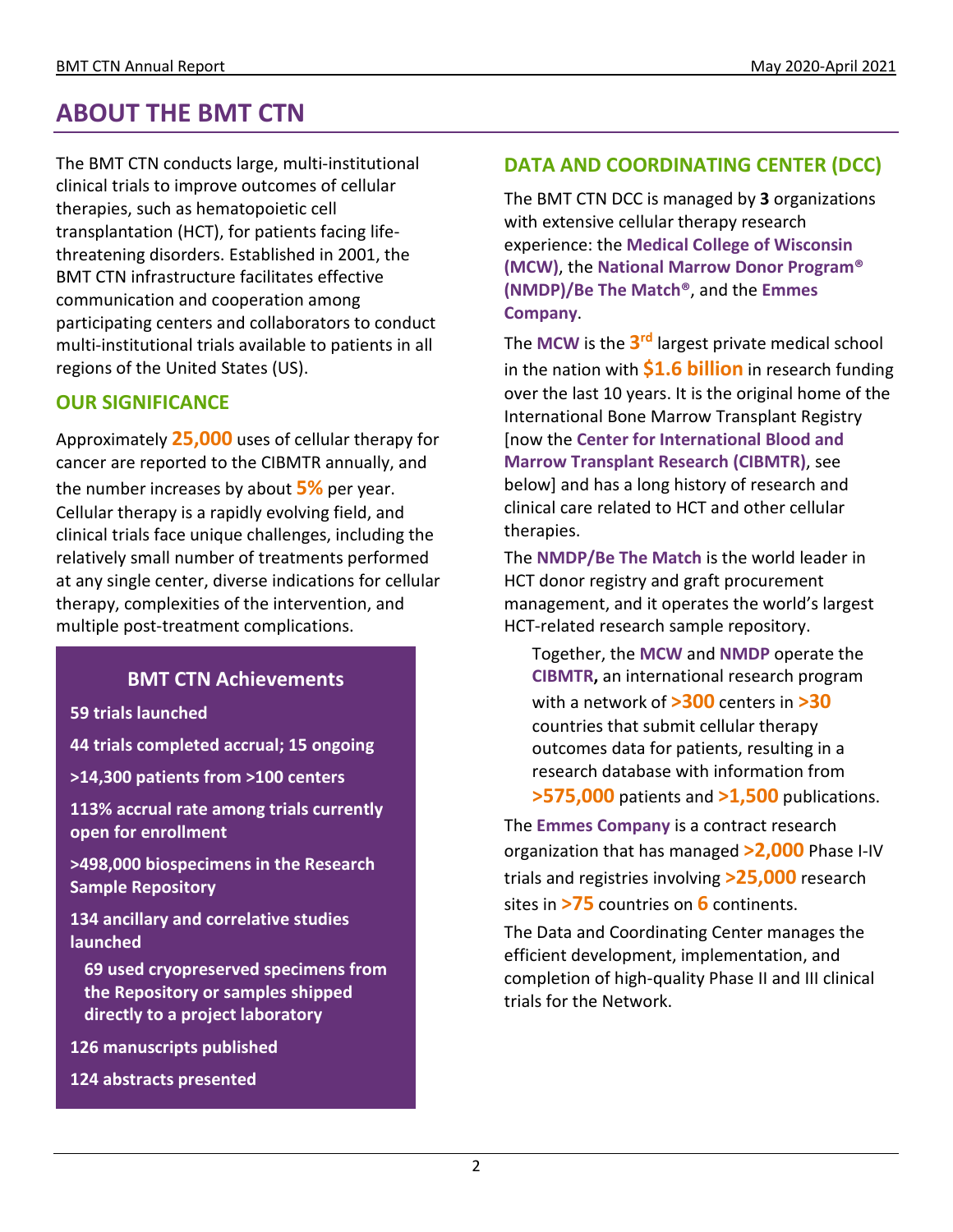### **RESPONSE TO COVID-19 PANDEMIC**

This year the BMT CTN continued to address challenges related to managing clinical trials during the COVID-19 pandemic. The Network's dedicated investigators and staff continually assessed the situation, considering participant safety first and foremost. Deliberations included accrual and protocol adherence feasibility, study drug distribution, safety reporting, protocol variances, study lab assessment requirements, patient visit schedules, monitoring plans, and effects on study endpoints.

The BMT CTN re-opened all **8** studies that were temporarily suspended to accrual at the beginning of the pandemic. The DCC was in frequent communication with protocol teams and site investigators, sending **50** numbered memo communications related to the pandemic impact. Remarkably, accrual and performance thrived this year, with a current overall accrual rate that is **113%** of projections.

### **BIOSPECIMEN "SHIP FROM HOME" KITS**

DCC personnel, working with investigators, developed "ship from home" kits and procedures, which allowed trial participants to collect stool and urine research samples at home and schedule an at-home FedEx pick-up for shipment directly to the BMT CTN Biorepository. The procedures reduced study patients' need to return to their clinical centers while continuing the collection of important research samples needed to meet scientific objectives of Network trials.

### **CLINICAL RESEARCH ASSOCIATE TRAINING**

Clinical Research Associate training sessions are typically held in conjunction with the TCT Meetings. Because of the COVID-19 pandemic, the 2021 TCT Meetings were held virtually, and the BMT CTN held the 2021 Clinical Research Associate training via shorter virtual sessions throughout the year instead of a day-long session. These sessions cover data entry, quality control issues, and reviews of procedures and protocol requirements.

### **COVID-19 FUNDING TASK FORCE**

At the start of the pandemic, the BMT CTN formed a COVID-19 Funding Task Force to evaluate potential sources of funding for COVID-19 initiatives given the impact of the pandemic on, and anticipated future changes for, conduct of Network studies. The Task Force met in June 2020 and determined there were no applicable National Institutes of Health (NIH) competitive or administrative COVID-19 supplements available for potential projects aligned with current BMT CTN studies.

The BMT CTN obtained funding for an observational study, conducted in collaboration with the CIBMTR, evaluating immune responses to COVID-19 vaccination (BMT CTN 2101 / CIBMTR SC21-07). Sponsors include the Be The Match Foundation, Leukemia and Lymphoma Society, Multiple Myeloma Research Foundation, American Society for Transplantation and Cellular Therapy, Fred Hutchinson Cancer Research Center, Labcorp, and Adaptive Biotechnologies. The NIH National Heart, Lung, and Blood Institute (NHLBI) also approved use of BMT CTN grant funds for this study.

### **REMOTE MONITORING VISITS**

Data quality is critical to the BMT CTN's success and is an essential element for assessing transplant center performance. Interim monitoring visits are performed at actively enrolling centers at least once every three years. Since May 2020, all BMT CTN site visits have been conducted remotely, and the experience has largely been positive. As of January 2021, site visits may be conducted onsite if approved by BMT CTN leadership for clinical research associate safety and if the site is allowing onsite monitoring. The timeline for resuming all onsite visits and the future steady state mix of onsite versus remote visits are yet to be determined.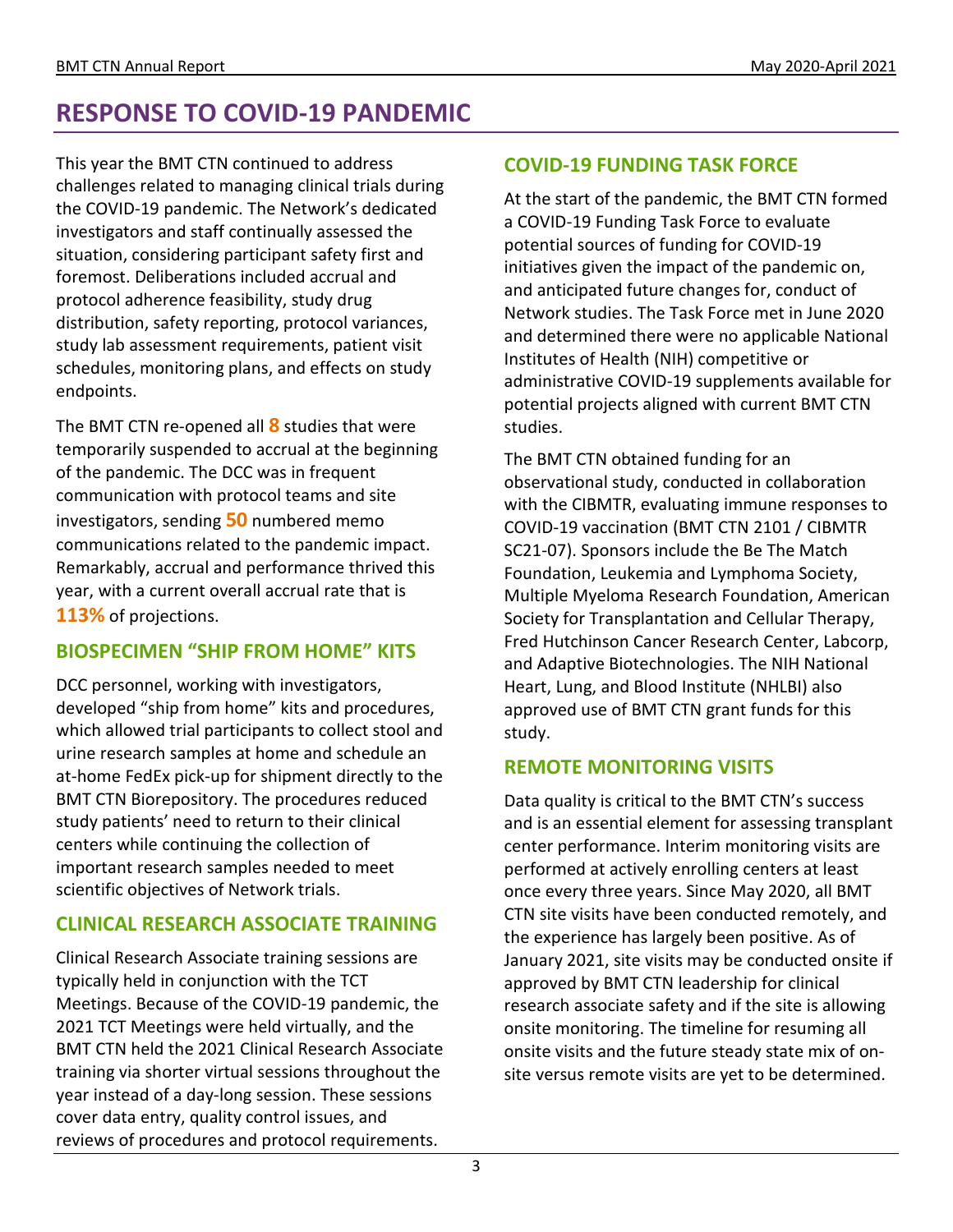### **NETWORK MANAGEMENT HIGHLIGHTS**

The DCC coordinates and supports all BMT CTN activities to enhance Network effectiveness. This year, the DCC managed **780** conference calls (mostly videoconferences), updated the Administrative Manual of Procedures, and launched a website redesign.

### **BIOSPECIMEN REPOSITORY**

Each BMT CTN protocol creates an important opportunity for the scientific community to collect baseline and post-transplant / treatment biologic specimens for clinical research. For most protocols, biologic samples are collected for use in protocoldefined research. Collection of supplementary samples is also incorporated into most protocols for use in future research. These samples and the associated clinical data are made available as a valuable resource for investigators at large. BMT CTN research sample inventories continue to be regularly updated on the Network's public website to help investigators better utilize this resource.

**Storing Samples**. As of April 30, 2021, a total of **498,612** available research specimens, provided by **7,117** subjects, were stored by the BMT CTN Repository Network: NHLBI Repository, BMT CTN Sample Repository operated by NMDP/Be The Match, and the AIDS and Cancer Specimen Resource Repository.

**Distributing Samples**. This year, the BMT CTN shipped **9,440** frozen sample aliquots from its Sample Repository to project laboratories for protocol-defined and ancillary studies.

**Processing Samples**. The BMT CTN processing laboratory received and processed samples from **3,620** Network shipments this year, a notable increase from **1,314** shipments last year. In January - April 2021, the laboratory received approximately **420** shipments per month. Biorepository activity is steadily increasing this year due to the opening of several new studies, with the 1703/1801 trial being the highest contributor.

### **DATA COLLECTION AND REVIEW**

BMT CTN clinical data are captured through either the Emmes proprietary eClinical system (or previous version, AdvantageEDC) or the CIBMTR Medidata Rave system. This year, participating centers submitted **45,809** forms in the Advantage EDC and eClinical systems and **6,466** forms in Medidata Rave.

The CIBMTR Research Database also captures clinical data via FormsNet3. For protocols that require only a limited amount of protocol-specific data, such as BMT CTN 1702, the CIBMTR Research Database is used as the primary study database. This year, participating centers submitted **4,791** forms in FormsNet3 for BMT CTN 1702. The CIBMTR Research Database is also used for supplemental data collection, especially long-term follow-up data.

After data collection is complete, most studies undergo endpoint review. Each protocol's Endpoint Review Committee provides an independent review of submitted data, in a blinded manner for randomized studies. This year, Endpoint Reviews were completed for **2** trials, increasing the total number to **25** protocols.

### **PATIENT-REPORTED OUTCOMES**

The capability to centrally collect patient-reported outcomes data creates an important opportunity for the scientific community. These patientreported outcomes data are linked to clinical and specimen data using patient IDs and are made available as a valuable resource for investigators at large. The CIBMTR Survey Research Group centrally collects patient-reported outcomes data for longterm follow-up of **4** ongoing and **2** upcoming BMT CTN studies. As of April 30, 2021, the Survey Research Group has collected data for **3,347** patient-reported outcomes time points from **1,494** participants of BMT CTN studies.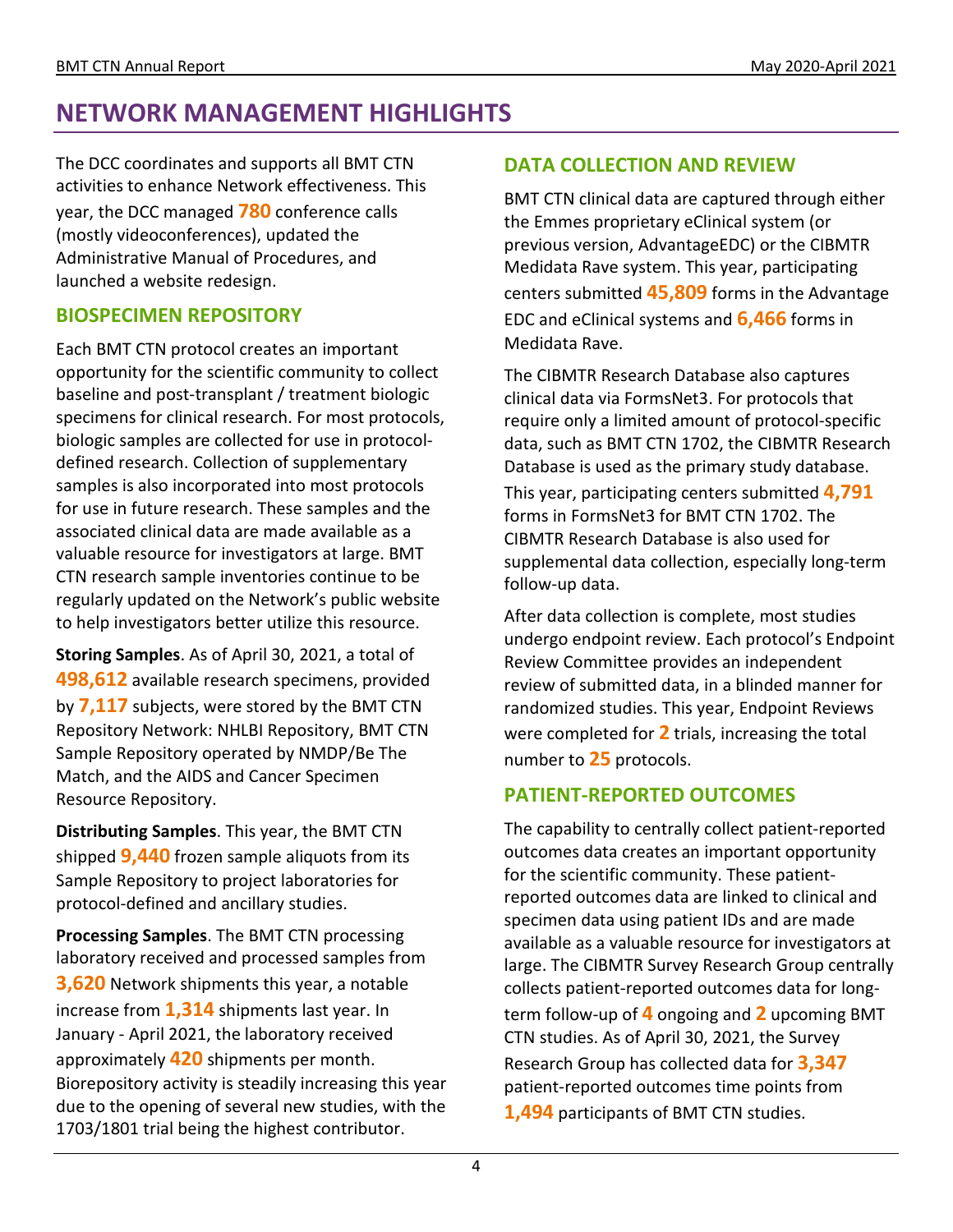### **COMMITTEE ACTIVITIES**

### **BIOMARKERS COMMITTEE**

The Biomarkers Committee informs the Network's scientific agenda with a focus on questions involving analysis of biologic specimens for genomic and proteomic markers, and it advises Network protocol teams in their review of ancillary study proposals that request the use of BMT CTN research samples. This year, the Biomarkers Committee provided a technical review of BMT CTN 2002. Committee members also reviewed **6** laboratory study proposals submitted in response to the BMT CTN DCC's request for proposals utilizing biospecimens collected on BMT CTN 1202. All of the proposals were approved by the BMT CTN Executive Committee.

### **EVIDENCE INTO PRACTICE TASK FORCE**

In August 2019, the BMT CTN launched a Task Force to address systematic dissemination and implementation of study results. This year, the Task Force published an introductory manuscript to encourage enrollment on the BMT CTN 1703 study (DeFilipp et al. Biology of Blood and Marrow Transplantation, 2020) and drafted a companion manuscript to the BMT CTN 1301 primary results manuscript. Additionally, the Task Force was charged with helping disseminate the BMT CTN 1102 primary results, which were presented at the 2020 American Society of Hematology Annual Meeting and 2021 TCT Meetings (Best Abstract). The Task Force drafted a companion manuscript to the 1102 primary results manuscript (Journal of Clinical Oncology, in press) and also prepared a slide deck to present to state oncology societies and patient advocacy groups. Task Force members will give these talks in the coming months and write a guest editorial in the Fall 2021 MDS Foundation newsletter.

### **SPECIAL POPULATIONS COMMITTEE**

The Special Populations Committee ensures that children, women, and under-represented minority groups are considered for inclusion in all appropriate investigational protocols developed by the Network and makes recommendations to increase their participation. In early 2020, the Special Populations Committee was charged with evaluating the diversity of the BMT CTN Steering Committee participants and site investigators. The committee surveyed US transplant physicians and provided the results and their recommendations to the Steering Committee in January 2021 and Executive Committee in March 2021. The Executive Committee agreed with the recommendations and noted that several of these initiatives are already underway (noted with an asterisk).

### **Special Populations Committee Recommendations**

- **Leverage virtual BMT CTN meetings to allow for diverse faculty to attend\***
- **Invite diverse faculty to fill leadership roles\***
- **Invite early career faculty to fill committee roles\***
- **Instate regional representation to provide a facilitator in each location**
- **Conduct a diversity, equity, and inclusion (DEI) survey at regular intervals**
- **Share and/or collaborate with other societies on DEI initiatives**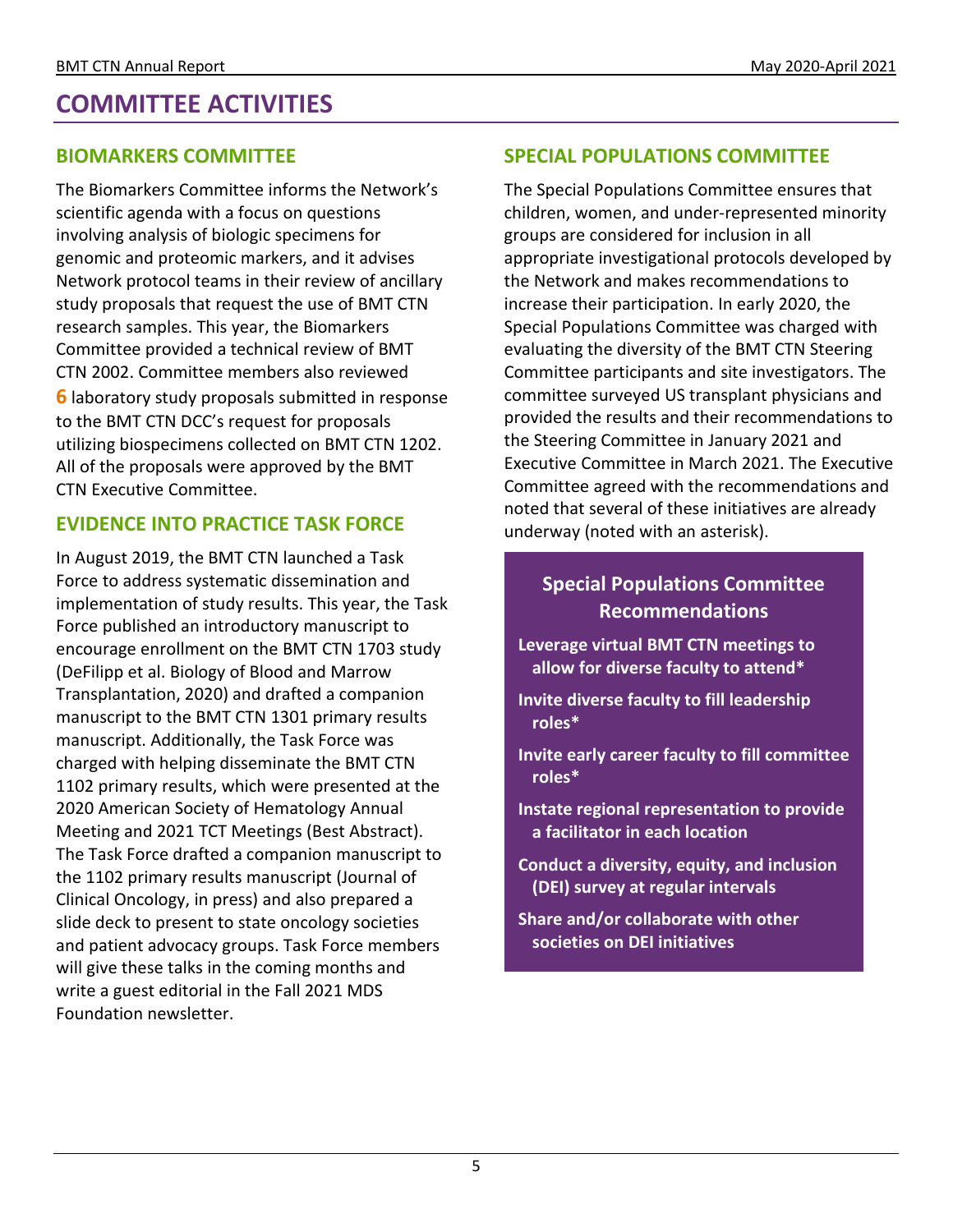### **COMMITTEE ACTIVITIES**

### **BMT CTN MYELOMA INTERGROUP**

The BMT CTN Myeloma Intergroup develops a national scientific agenda for multiple myeloma transplant studies. This year the Intergroup provided input on study design and ancillary studies for the upcoming BMT CTN CAR T-cell studies for multiple myeloma patients (1901 and 1902). The Intergroup also holds an annual workshop on immune profiling and minimal residual disease in multiple myeloma. In December 2020, **>1,900** individuals attended. A summary of the workshop was submitted for publication.

### **PHARMACY COMMITTEE**

The Pharmacy Committee reviews BMT CTN protocols for appropriate use and administration of pharmaceuticals. This year the Committee also started helping develop draft template chemotherapy and other medication risk language for upcoming study protocols and informed consent documents.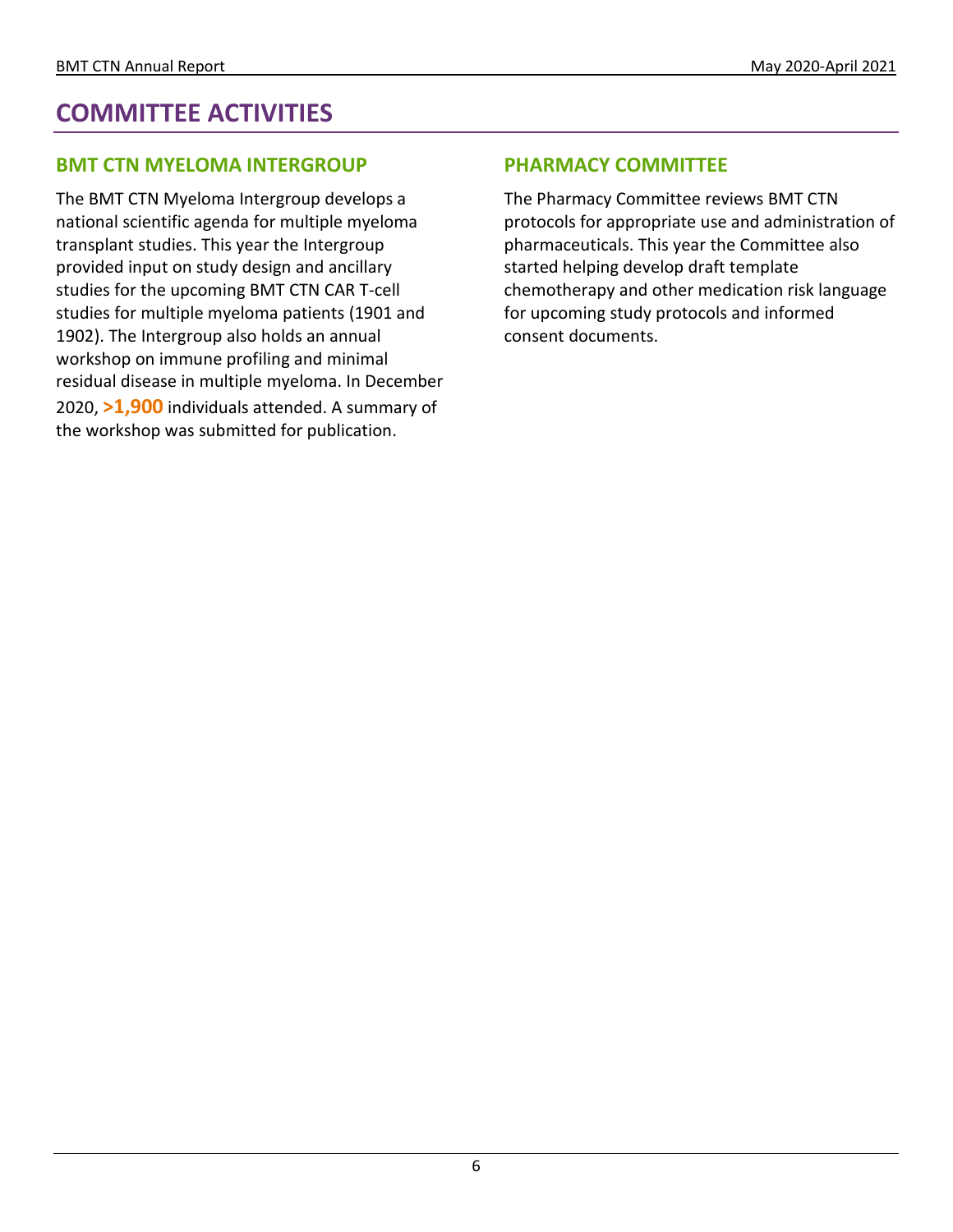### **STATE OF THE SCIENCE SYMPOSIUM (SOSS) 2021**

Given the COVID-19 pandemic impact, including the fact that the 2021 TCT meetings were virtual, the Symposium was delayed to March 10, 2021, and held as a one-day virtual event. The purpose of the 2021 Symposium was to identify clinical trial concepts that represent the most important issues facing the field, have the potential to change practice in a significant way, and require a multicenter network to be done effectively. **13** committees, involving **167** individuals, were convened to review the landscape. **11** focused on specific diseases or transplant-related strategies or complications; the other **2** – Clinical Trial Design and Disparities and Access – focused on themes that affect all BMT CTN trials.

Prior to the Symposium, the BMT CTN invited **22** external reviewers to participate and review concepts in the areas of their expertise. The concepts were also posted on online to solicit feedback from the HCT community at large. Based on external reviewer and online feedback, Symposium organizers (BMT CTN Executive Committee and Symposium Committee Chairs) selected **17** study concepts for presentation during the one-day virtual Symposium, followed by comments from the audience. There was considerable engagement during the event; **>200** questions were submitted by **450** attendees throughout the day. Immediately following the Symposium, participants submitted scores for each concept. The day after the Symposium, Committee Chairs and BMT CTN leadership team met to review the scores and prioritize the top studies. These 2021 priority concepts will serve as guidance for future studies. A manuscript describing the proceedings is drafted and will be published during the next reporting period.

### **COVID-19 VACCINATION STUDY**

One of the concepts prioritized by the SOSS Committee on Infection and Immune Reconstitution was an assessment of COVID-19 vaccine response in recipients of cell therapies. Realizing the importance of this question to current care of patients, the BMT CTN felt that initiation could not wait until after the Symposium. CIBMTR leadership proposed that the study be conducted through the CIBMTR's existing observational infrastructure with the BMT CTN as a collaborator. The CIBMTR and BMT CTN formed a protocol team with representatives from both organizations in January 2021 and secured funding from multiple sources. The study team activated the study on April 16, 2021, an accelerated timeline made feasible because of collaboration with the CIBMTR. The study is being conducted under the CIBMTR's IRB-approved Research Database and Repository protocols, and most clinical data will come from routine CIBMTR data collection. However, the BMT CTN infrastructure facilitates specimen tracking and supplemental data collection to enhance efficiency and speed of activation.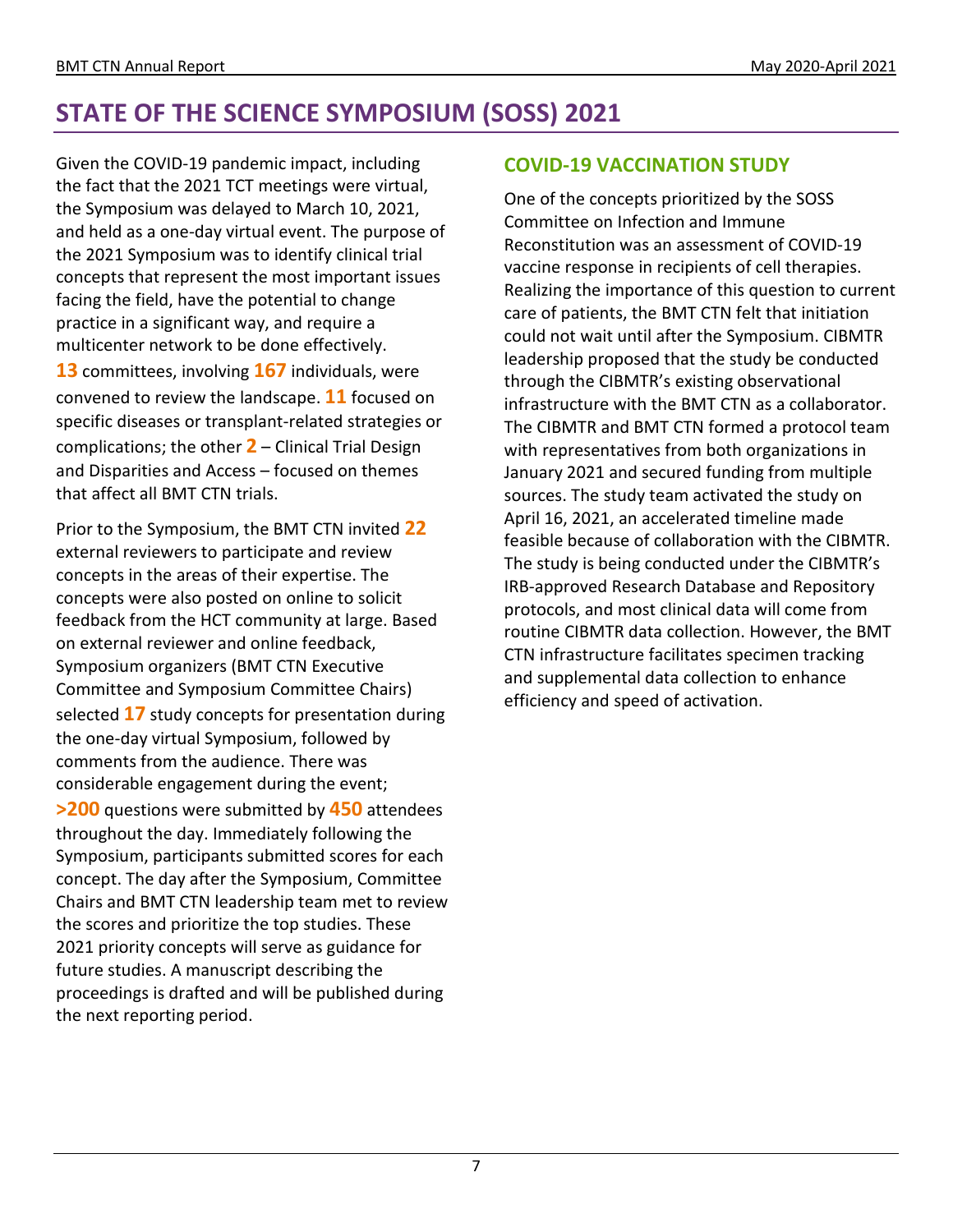٦

|                                                            | <b>STUDIES PRIORITIZED AT 2021 SOSS</b>                                                                                                                           |
|------------------------------------------------------------|-------------------------------------------------------------------------------------------------------------------------------------------------------------------|
| <b>Committee</b>                                           | <b>Strategy</b>                                                                                                                                                   |
| <b>Intervention Treatment Trials</b>                       |                                                                                                                                                                   |
| <b>Graft-versus-Host Disease</b><br>(GVHD)                 | Improve outcomes for acute gastrointestinal GVHD<br>Minimize treatment toxicity for low risk acute GVHD<br>Pre-emptive therapy of moderate to severe chronic GVHD |
| <b>Infections / Immune</b><br><b>Reconstitution</b>        | Safety of antibiotic de-escalation following initial fever                                                                                                        |
| Late Effects / Quality of Life<br>/ Economics              | Propranolol in patients undergoing autologous HCT                                                                                                                 |
| <b>Lymphoid Malignancies</b>                               | Upfront CAR-T for high risk mantle cell lymphoma<br>Consolidation therapy in CAR-T incomplete responders with<br>diffuse large B cell lymphoma                    |
| <b>Myeloid Malignancies</b>                                | Platform trial of acute myeloid leukemia maintenance therapy                                                                                                      |
| <b>Non-Malignant Disorders</b>                             | Upfront alternative donor HCT for severe aplastic anemia                                                                                                          |
| <b>Optimal Donor and Graft</b><br><b>Sources</b>           | Haploidentical vs unrelated donor transplantation with post-<br>transplant cyclophosphamide                                                                       |
| <b>Pediatric Malignant Disease</b>                         | A risk-based approach to optimize remission duration following<br>CD19-CAR-Ts                                                                                     |
|                                                            | Cytokine-induced memory-like NK Cells to treat post-HCT myeloid<br>relapse                                                                                        |
| <b>Plasma Cell Disorders</b>                               | Incorporating B cell maturation antigen (BCMA) CAR-T in high risk<br>multiple myeloma                                                                             |
| <b>Observational Trials</b>                                |                                                                                                                                                                   |
| <b>Comorbidity and Regimen-</b><br><b>Related Toxicity</b> | Limiting transplant associated chronic pulmonary toxicity                                                                                                         |
| <b>Hemoglobinopathies</b>                                  | Late effects after HCT for sickle cell disease                                                                                                                    |
| <b>Infections / Immune</b><br><b>Reconstitution</b>        | Prospective observational study of the immunogenicity of the<br>available RNA vaccines after HCT or CAR-T therapy                                                 |
| <b>Myeloid Malignancies</b>                                | Prediction and biology of acute myeloid leukemia relapse after<br>HCT                                                                                             |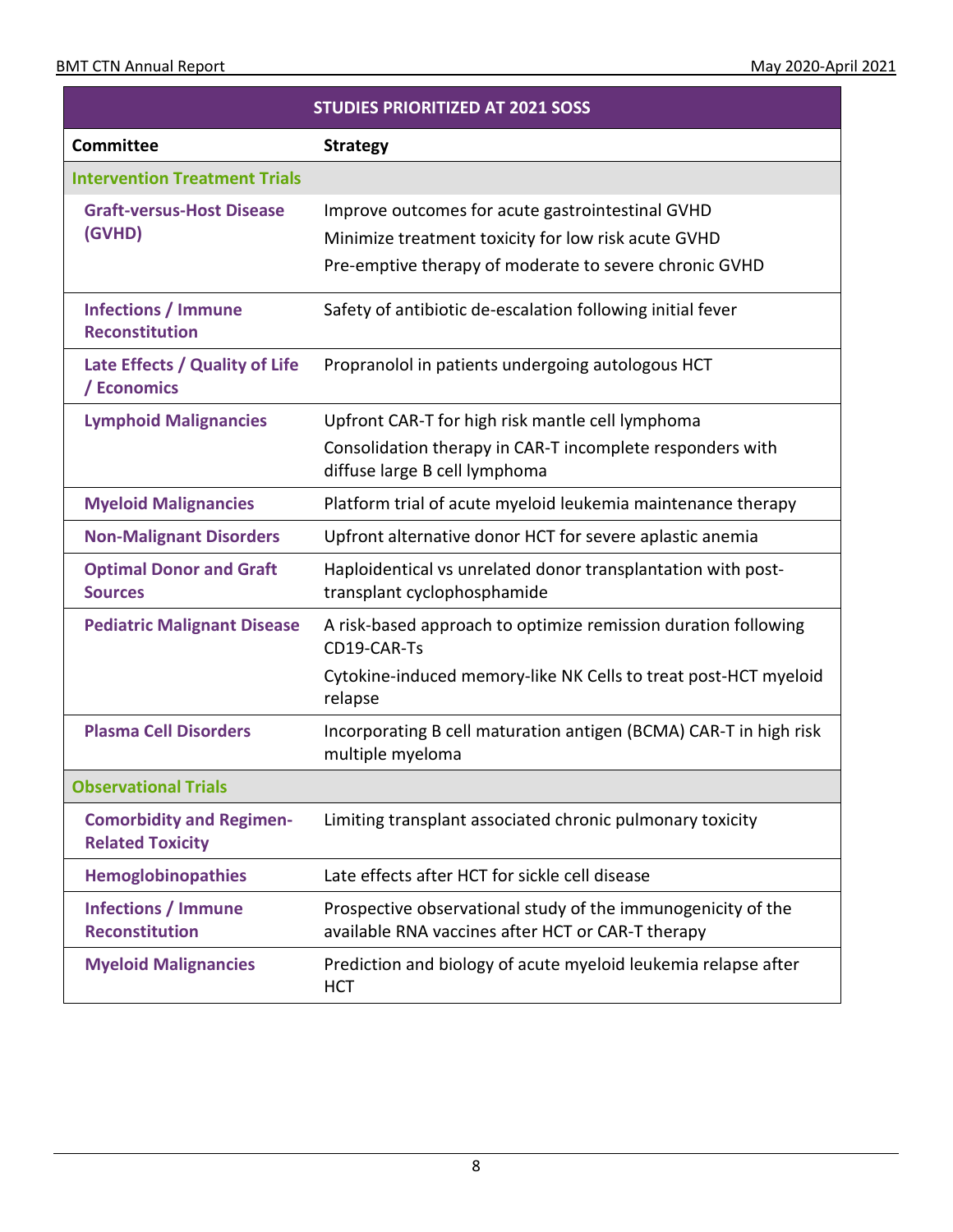### **STUDIES IN PROGRESS**

### **GVHD PREVENTION, TREATMENT, AND DISEASE BIOLOGY**

#### **BMT CTN 1703 / 1801 PROGRESS III**

**A randomized, multicenter, Phase III trial of tacrolimus / methotrexate versus post-transplant cyclophosphamide / tacrolimus / mycophenolate mofetil in non-myeloablative / reduced intensity conditioning allogeneic peripheral blood stem cell transplantation**

**Chairs**: Javier Bolanos-Meade, Shernan Holtan

**Primary Objective**: Compare one-year GVHD-free, relapse-free survival as a time to event outcome between the two GVHD prophylaxis regimens

**Accrual**: **397** of 498 projected patients enrolled

See page 11 for BMT CTN 1801 Mi-Immune Companion Study.

#### **BMT CTN 1705**

**A randomized, double-blind, placebo-controlled multicenter Phase III trial of alpha 1 - antitrypsin (AAT) combined with corticosteroids vs corticosteroids alone for the treatment of high risk acute graft-versus-host disease following allogeneic hematopoietic stem cell transplant**

**Chairs**: Amin Alousi, John Magenau

**Primary Objective**: Compare the rate of complete response and partial response on day 28 postrandomization between AAT and corticosteroids versus placebo to match and corticosteroids in patients with high-risk acute GVHD

**Accrual**: **26** of 122 projected patients enrolled

### **RARE AND NON-MALIGNANT DISEASES**

#### **BMT CTN 1507**

**Reduced intensity conditioning for haploidentical bone marrow transplantation in patients with symptomatic sickle cell disease**

**Chairs**: Robert Brodsky, Michael DeBaun, Adetola Kassim, Mark Walters

**Primary Objective**: Estimate event-free survival at 2 years after a reduced intensity conditioning regimen and HLA-haploidentical bone marrow transplantation in children with sickle cell disease and adults with severe sickle cell disease

**Accrual**: **59** of 80 projected patients enrolled (**44** of 40 adults and **15** of 40 children)

#### **ITN077AI / BMT CTN 1905**

(Lead group: Immune Tolerance Network)

**A multicenter randomized controlled trial of best available therapy versus autologous hematopoietic stem cell transplant for treatmentresistant relapsing multiple sclerosis (MS)**

**Chairs**: Jeffrey Cohen, George Georges, Paolo Muraro, Marcelo Pasquini

**Primary Objective**: Compare the efficacy, safety, immunologic effects, and cost-effectiveness of autologous HCT vs. best available therapy over 72 months in participants with relapsing MS and continued MS disease activity despite treatment with disease modifying therapies. The primary efficacy objective is to compare MS relapse-free survival, analyzed as time until MS relapse or death from any cause

**Accrual**: **2** of 156 projected patients enrolled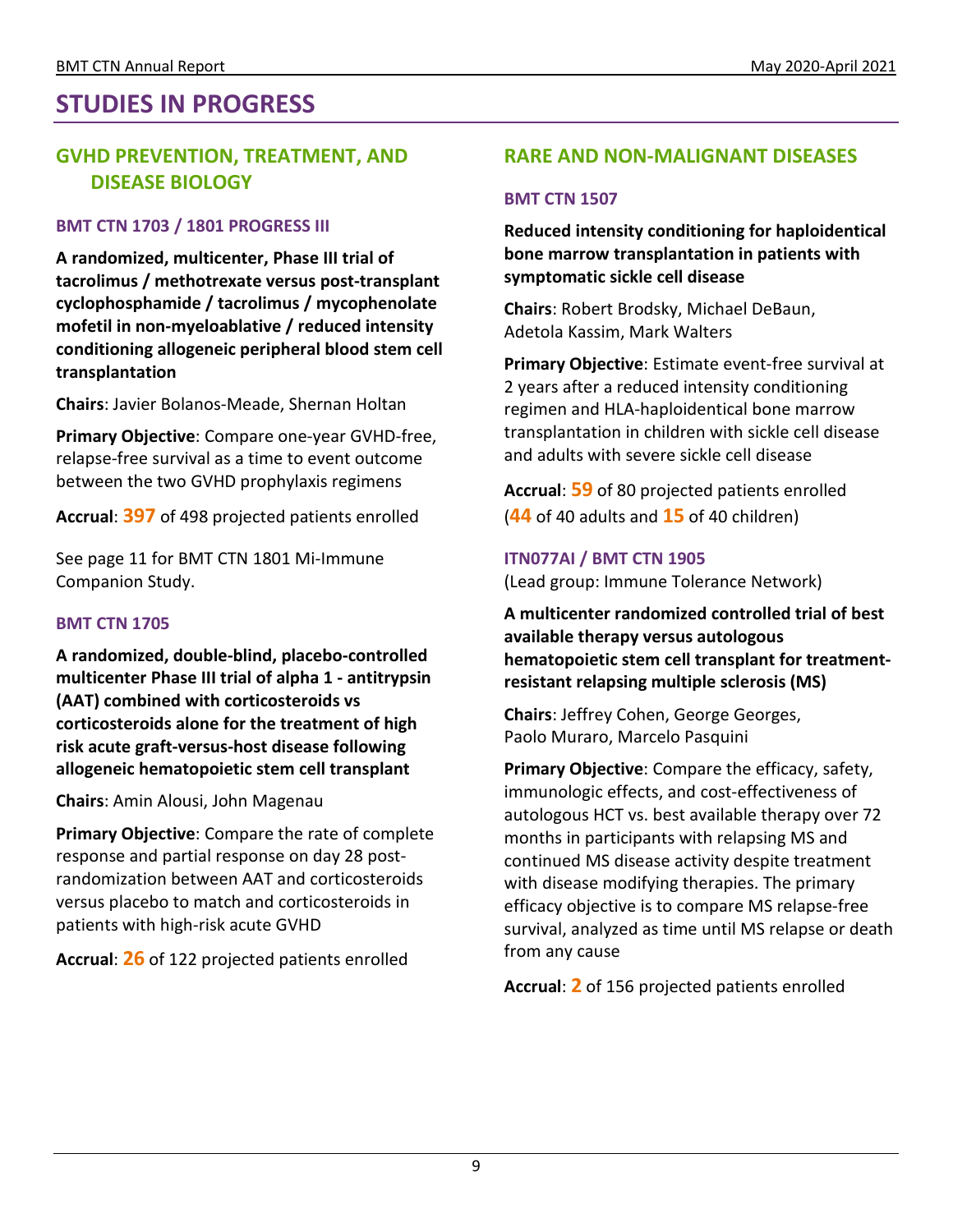### **STUDIES IN PROGRESS**

### **CONDITIONING REGIMENS / MAINTENANCE THERAPY**

#### **Alliance A051301 / BMT CTN 1201**

(Lead group: The Alliance for Clinical Trials in Oncology)

**A randomized double-blind Phase III study of ibrutinib during and following autologous stem cell transplantation versus placebo in patients with relapsed or refractory diffuse large B cell lymphoma (DLBCL) of the activated B cell subtype**

**Chairs**: Charalambos Babis Andreadis, Timothy Fenske

**Primary Objective**: Compare progression-free survival at 2 years in patients with non-germinal cell B-cell-like DLBCL between patients who receive ibrutinib during and following autologous HCT versus those who receive placebo during and following autologous HCT

**Accrual**: **82** of 296 projected patients enrolled

### **ECOG-ACRIN EA4151 / BMT CTN 1601**

(Lead group: ECOG-ACRIN Cancer Research Group)

**A randomized Phase III trial of consolidation with autologous hematopoietic cell transplantation followed by maintenance rituximab vs. maintenance rituximab alone for patients with mantle cell lymphoma in minimal residual disease-negative first complete remission**

**Chairs**: Timothy Fenske, Brad Kahl, Matthew Lunning

**Primary Objective**: Compare overall survival in mantle cell lymphoma patients in minimal residual disease-negative first complete remission who undergo autologous HCT followed by maintenance rituximab vs. maintenance rituximab alone (without autologous HCT

**Accrual**: **367** of 689 projected patients enrolled

#### **SWOG S1803 / BMT CTN 1706**

(Lead group: SWOG Cancer Research Network)

**Phase III study of daratumumab / rHuPH20 (NSC-810307) + lenalidomide or lenalidomide as postautologous stem cell transplant maintenance therapy in patients with multiple myeloma using minimal residual disease to direct therapy duration**

**Chairs**: Amrita Krishnan, Parameswaran Hari

**Primary Objective**: Compare overall survival between the 2 treatment arms with lenalidomide as the comparator arm and lenalidomide + daratumumab / rHuPH20 as the experimental arm in post-autologous transplant multiple myeloma patients

**Accrual**: **404** of 1,100 projected patients enrolled

### **GRAFT SOURCES**

### **BMT CTN 1702 CTRL-ALT-D**

**Clinical transplant-related long-term outcomes of alternative donor allogeneic transplantation**

**Chairs**: Stefan Ciurea, Stephanie Lee

**Primary Objective**: Estimate and compare overall survival between the 2 arms: Patients who are very likely to find a matched unrelated donor versus those who are very unlikely to find one

**Accrual**: **1,058** of 1,732 projected patients enrolled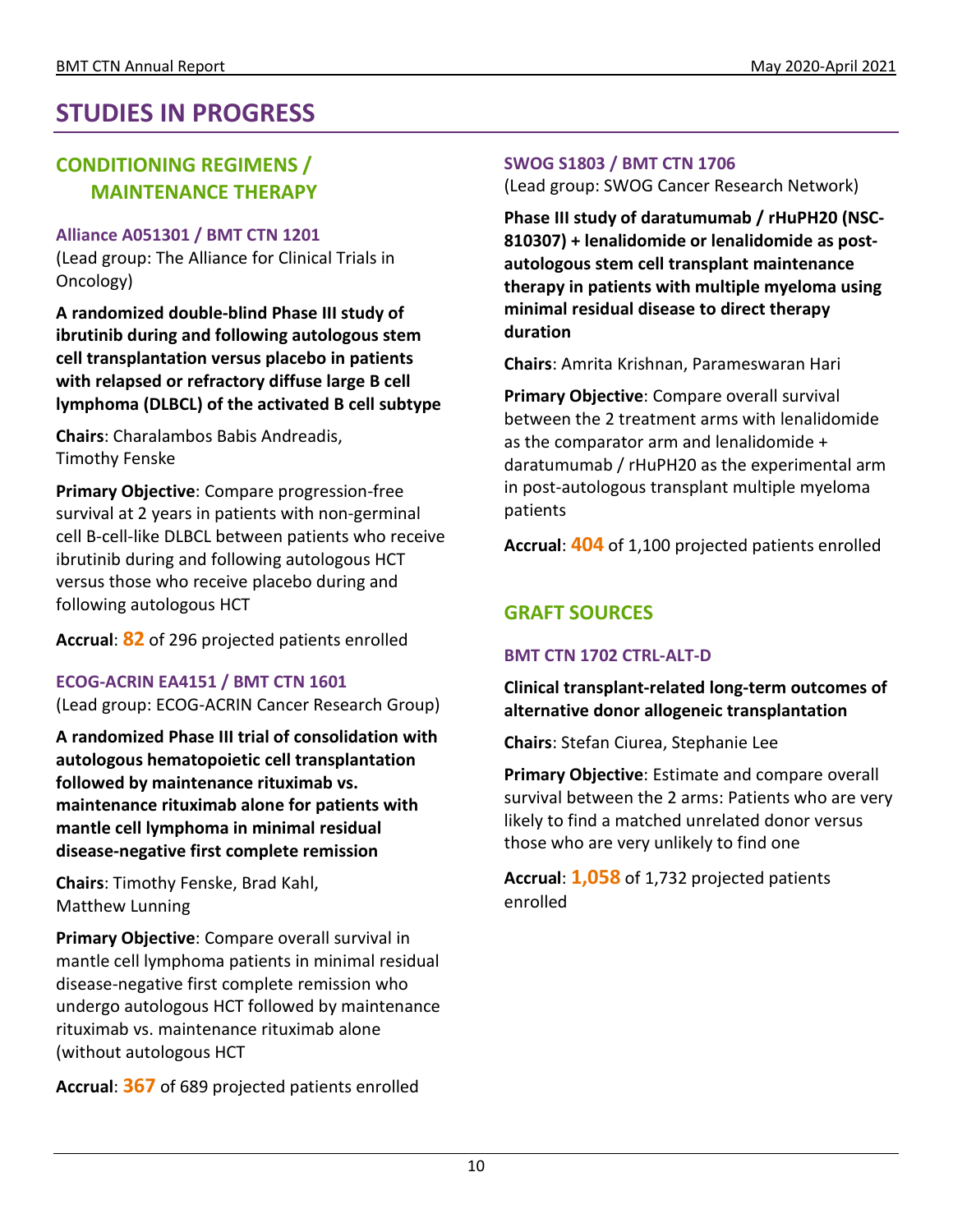### **STUDIES IN PROGRESS**

### **DISEASE BIOLOGY**

#### **BMT CTN 1704 CHARM**

**Composite health assessment risk model for older adults: Applying pre-transplant comorbidity, geriatric assessment, and biomarkers to predict non-relapse mortality after allogeneic transplantation**

**Chairs**: Andrew Artz, Mohamed Sorror

**Primary Objective**: Determine the set of assessments and biomarkers that could together constitute a robust and valid composite health risk model for accurate personalized estimation of 1 year non-relapse mortality

**Accrual**: **922** of 1,100 projected patients enrolled

### **BMT CTN 1801 Mi-Immune Companion Study**

**Microbiome and immune reconstitution in cellular therapies and hematopoietic stem cell transplantation**

#### **Companion study to BMT CTN 1703**

**Chairs**: Ami Bhatt, Leslie Kean, Miguel-Angel Perales

**Primary Objective**: Test whether the engraftment stool microbiome diversity predicts 1-year nonrelapse mortality in patients undergoing reducedintensity allogeneic HCT

**Accrual**: **289** of 300 projected patients enrolled

### **BMT CTN 2101 / CIBMTR SC21-07**

**Prospective observational study of the immunogenicity of vaccines for severe acute respiratory syndrome Coronavirus 2 (SARS-CoV-2) after autologous HCT, allogeneic HCT, and chimeric antigen receptor T-cell therapy**

**Chairs**: Joshua Hill, Miguel-Angel Perales, Marcie Riches

**Primary Objective**: Compare the immunogenicity of SARS-CoV-2 vaccines at 7-35 days after the second vaccine dose (or 14-35 days after a single dose vaccine) in patients starting their vaccination course less than 6 months after HCT or CAR T-cell therapy versus those starting their vaccination course 6-12 months after therapy in three strata defined by type of therapy: Autologous HCT recipients, allogeneic HCT recipients, and CAR T-cell recipients. Immunogenicity is defined as a ≥4- fold rise in SARS-CoV-2 binding antibody titers to the spike protein receptor-binding domain compared to the pre-vaccine #1 titers by enzymelinked immunosorbent assay (ELISA)

**Accrual**: **4** of 732 projected patients enrolled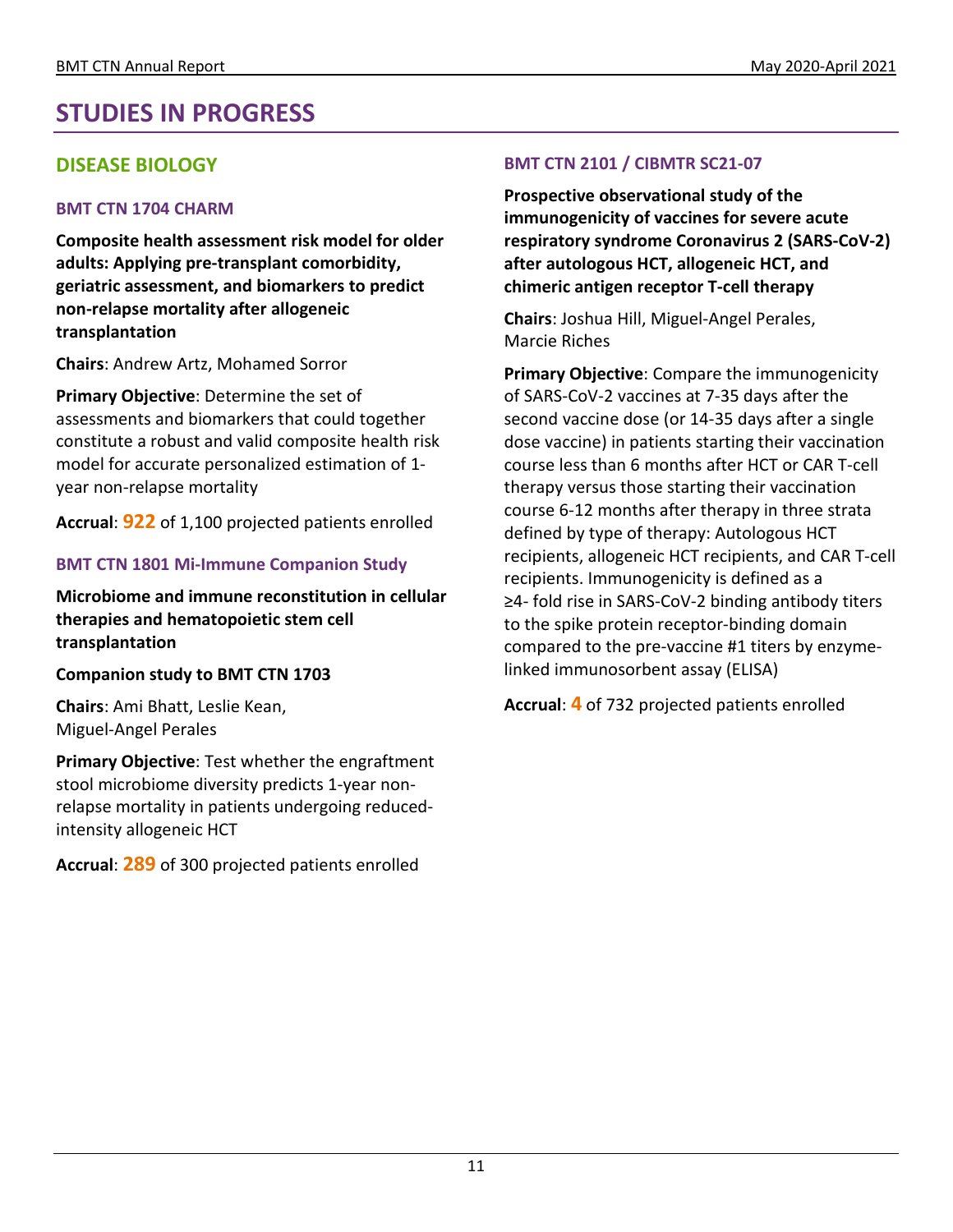### **UPCOMING STUDIES**

### **CELLULAR AND GENE THERAPY**

### **BMT CTN 1902**

**Phase II multicenter trial of anti-B cell maturation antigen (BCMA) chimeric antigen receptor T cell therapy for multiple myeloma patients with suboptimal response after autologous hematopoietic cell transplantation and maintenance lenalidomide**

**Chairs**: Alfred Garfall, Sergio Giralt

**Primary Objective**: Evaluate the efficacy of BCMA CAR T-cell therapy to improve the response in patients who received an upfront autologous HCT and lenalidomide maintenance

**Target Accrual**: **40** patients

### **BMT CTN 1903 Auto-RESIST**

**Administration of HIV-specific T cells to HIV+ patients receiving high dose chemotherapy followed by autologous stem cell rescue**

**Chairs**: Richard Ambinder, Kieron Dunleavy

**Primary Objective**: Determine the proportion of participants who can be treated with HIV antigenspecific T-cells Targeting Conserved Epitopes (HST-NEETs) within 1 week of autologous HCT in a cooperative multi-institutional setting and the efficacy of HST-NEETs in reducing the HIV intact proviral reservoir at 6 months after autologous HCT

**Target Accrual**: **12** patients

#### **BMT CTN 2001**

### **A multi-center, Phase 2 gene transfer study inducing fetal hemoglobin in sickle cell disease**

**Chairs**: David Williams, Mark Walters

**Primary Objective**: Determine if treatment with a single infusion of autologous CD34+ HSC cells transduced with the lentiviral vector containing shmiR targeting BCL11A will lead to a complete absence of severe vaso-occlusive events in the period from month 6 to month 24 after gene therapy

**Target Accrual**: **25** patients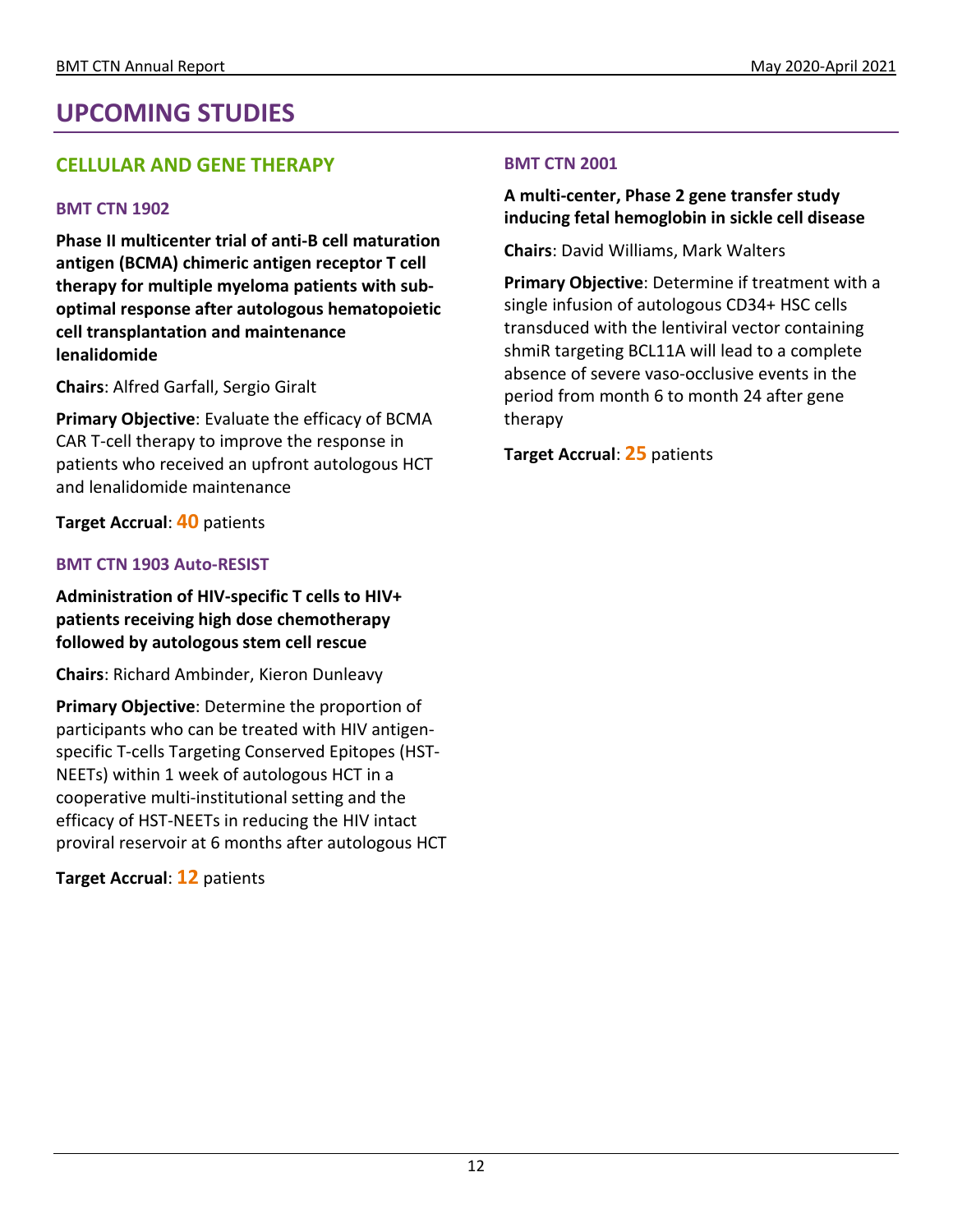### **STUDIES CLOSED TO ACCRUAL THIS YEAR**

### **BMT CTN 1502: CHAMP**

#### **Optimizing haploidentical aplastic anemia transplantation**

**Chairs**: Amy DeZern, Michael Pulsipher

**Primary Objective**: To assess overall survival at one-year post-HCT from a haploidentical marrow donor in patients with severe aplastic anemia

**Accrual**: **32** of 30 projected patients enrolled

**Key Highlights**: Accrual on this protocol remained open despite the COVID-19 pandemic. Sites were notified that all study activities should continue to the extent possible as allowed by centers' local policies and, for assessments after day 100, telehealth visits can be substituted for in-person visits that do not require lab draws. Accrual completed in August of 2020. All patients will complete follow-up by August 2021, and a request for endpoint review will be reviewed by the Data and Safety Monitoring Board in June 2020.

### **BMT CTN 1503**

**A study to compare bone marrow transplantation to standard care in adolescents and young adults with severe sickle cell disease**

**Chairs**: Lakshmanan Krishnamurti, Mark Walters

**Primary Objective**: To compare overall survival at 2 years after biological assignment between the donor and no donor arms. Those assigned to the donor arm are expected to undergo HCT while those on the no donor arm are expected to receive standard of care supportive therapy

**Accrual**: **138** of 200 projected patients enrolled

**Key Highlights**: Accrual continued to lag this reporting period despite continued efforts by the protocol team to address accrual barriers. The 1503 protocol team, in agreement with the Data and Safety Monitoring Board and DCC / NIH Leadership, closed the study to accrual on October 30, 2020. Participants that consented on or before October 30, 2020, were permitted to enroll.

Although this study will not meet the primary endpoint, the study team will focus on secondary endpoints and long-term follow-up to address important secondary endpoints.

### **BMT CTN 1802**

**An open-label, single-arm, multicenter study of combination anti-CD3/CD7 immunotoxin (T-Guard) for steroid-refractory acute graftversus-host disease**

**Chairs**: John Levine, Gabrielle Meyers

**Primary Objective**: To assess the rate of day 28 complete response in steroid refractory - acute GVHD patients treated with T-Guard therapy

**Accrual**: **3** of 47 projected patients enrolled

**Key Highlights**: The study was first approved by the Data and Safety Monitoring Board in June 2019. It was released to sites in August 2019 and opened to accrual in November 2019. There are 24 sites selected for participation with 5 centers activated for enrollment.

Three patients were enrolled on the 1802 study, but all died within 30 days of treatment. The Network paused accrual and, subsequently, the US Food and Drug Administration placed the study on Full Clinical Hold on February 26, 2020, for toxicity. The Data and Safety Monitoring Board determined accrual should not resume on the 1802 protocol, and the protocol was closed. A revised protocol (2002) addressing the safety concerns and broadening to a Phase III randomized study design was developed. The Food and Drug Administration approved the revised protocol and lifted the investigational new drug clinical hold on April 21, 2021.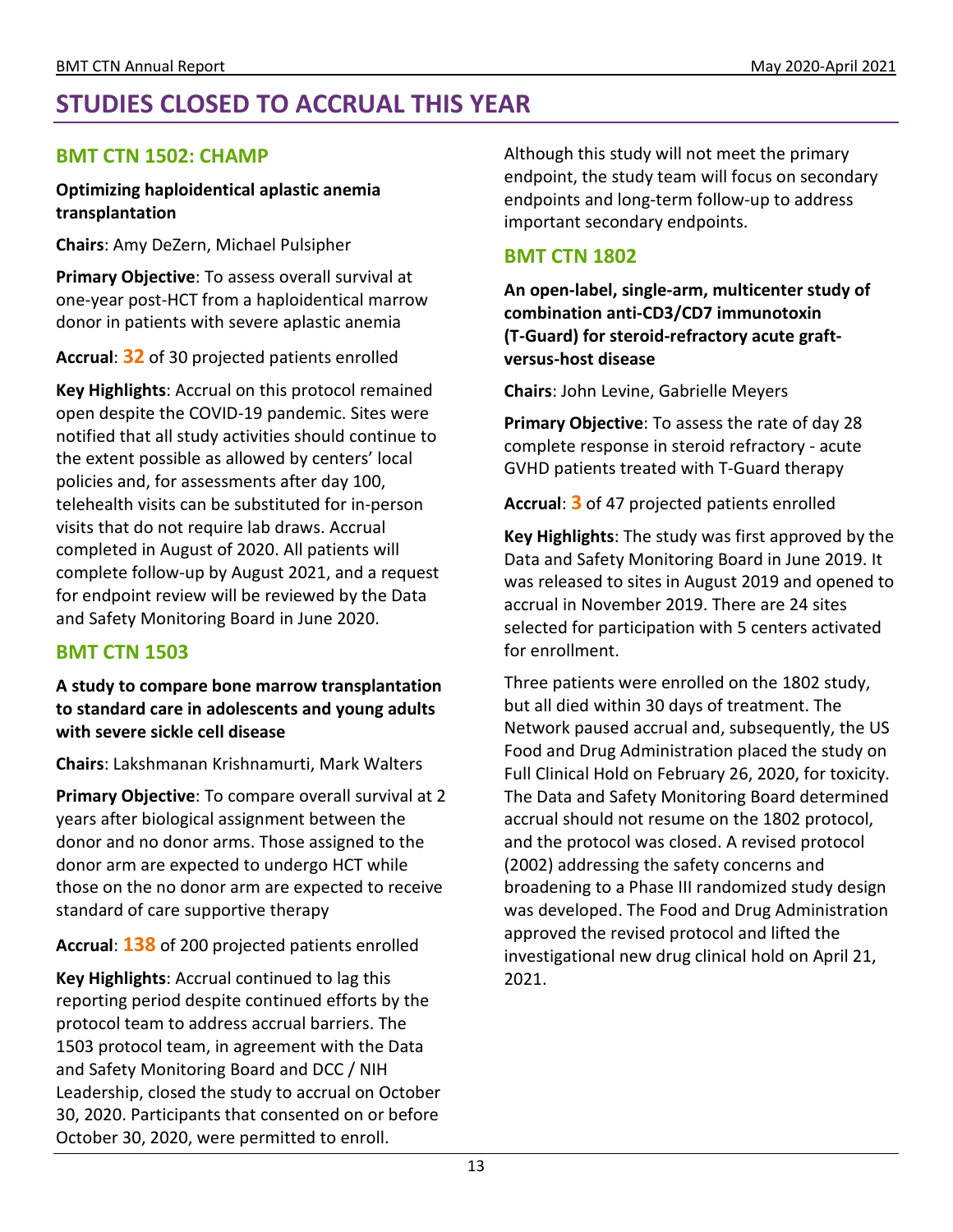### **RESEARCH FINDINGS THIS YEAR**

| <b>Significant Findings of BMT CTN Studies this Year</b>                                                                                                                                                                             |                                                                                                                                                                                                                                                                                                                                                                                                                                                                                                                                                                                                                                                                                                                                                                                                                    |  |
|--------------------------------------------------------------------------------------------------------------------------------------------------------------------------------------------------------------------------------------|--------------------------------------------------------------------------------------------------------------------------------------------------------------------------------------------------------------------------------------------------------------------------------------------------------------------------------------------------------------------------------------------------------------------------------------------------------------------------------------------------------------------------------------------------------------------------------------------------------------------------------------------------------------------------------------------------------------------------------------------------------------------------------------------------------------------|--|
| <b>GVHD BIOLOGY, PREVENTION, TREATMENT, AND BIOMARKERS</b>                                                                                                                                                                           |                                                                                                                                                                                                                                                                                                                                                                                                                                                                                                                                                                                                                                                                                                                                                                                                                    |  |
| 0402: A Phase III randomized, multicenter trial comparing sirolimus / tacrolimus with tacrolimus /<br>methotrexate as graft-versus-host disease prophylaxis after HLA-matched, related peripheral blood stem cell<br>transplantation |                                                                                                                                                                                                                                                                                                                                                                                                                                                                                                                                                                                                                                                                                                                                                                                                                    |  |
| Results:                                                                                                                                                                                                                             | Identified a high risk of toxicity when sirolimus is substituted for standard methotrexate for<br>GVHD prophylaxis when the conditioning regimen includes busulfan; regardless of conditioning<br>regimen, there was no advantage in acute GVHD-free survival.                                                                                                                                                                                                                                                                                                                                                                                                                                                                                                                                                     |  |
| Impact /<br>Future<br>Outlook:                                                                                                                                                                                                       | This year a design paper was published introducing formulas for sample size and power<br>determination for testing parameters in generalized linear, Cox, and Fine-Gray models<br>accounting for correlation between a main effect and other covariates. Extensive<br>simulations demonstrated this method produced studies appropriately sized to meet their<br>type I error rate and power specifications, particularly offering accurate sample size /<br>power estimation in the presence of correlated covariates. These formulas have been<br>applied with increased frequency, e.g. BMT CTN 1102, 1703, and 1705.                                                                                                                                                                                           |  |
| Highlighted<br>Publication:                                                                                                                                                                                                          | A unified approach to sample size and power determination for testing parameters in<br>generalized linear and time-to-event regression models. Statistics in Medicine. 2021 Feb 28;<br>40(5):1121-1132. Epub 2020 Nov 18.                                                                                                                                                                                                                                                                                                                                                                                                                                                                                                                                                                                          |  |
| 1501: Randomized, Phase II, multicenter, open label, study evaluating sirolimus and prednisone in patients<br>with refined Minnesota standard risk, Ann Arbor 1/2 confirmed acute GVHD                                               |                                                                                                                                                                                                                                                                                                                                                                                                                                                                                                                                                                                                                                                                                                                                                                                                                    |  |
| Results:                                                                                                                                                                                                                             | Demonstrated similar overall initial treatment efficacy between single agent sirolimus and<br>single agent prednisone for patients with clinical- and biomarker-based standard risk acute<br><b>GVHD.</b> Also found that sirolimus therapy spares steroid exposure and allied toxicity, does not<br>compromise long-term survival outcomes, and is associated with improved patient-reported<br>quality of life, underscoring the importance of secondary objectives.                                                                                                                                                                                                                                                                                                                                             |  |
| Impact $/$<br>Future<br>Outlook:                                                                                                                                                                                                     | This randomized Phase II trial estimating the difference in day 28 complete and partial<br>response rates for sirolimus vs. prednisone as initial treatment of patients with standard risk<br>acute GVHD successfully used the Minnesota GVHD Risk Score in conjunction with the Ann<br>Arbor (AA1/2) biomarker status to stratify risk and determine patient treatment pathway.<br>This led to a revision of the National Comprehensive Cancer Network guidelines (Verson<br>2.2021) to include sirolimus as an option for initial treatment of standard risk acute GVHD.<br>The continued study of outcomes associated with biomarkers and search for other acute<br>GVHD therapy options is being evaluated in two current BMT CTN studies for patients with<br>higher-risk acute GVHD (BMT CTN 1705 and 2002). |  |
| Highlighted<br>Publications:                                                                                                                                                                                                         | Randomized multicenter trial of sirolimus vs. prednisone as initial therapy for standard risk<br>acute GVHD: BMT CTN 1501. Blood. 2020 Jan 9; 135(2):97-107.<br>Factors associated with successful discontinuation of immune suppression after allogeneic<br>HCT. JAMA Oncology. 2020 Jan 1; 6(1): e192974. Epub 2019 Sep 26.                                                                                                                                                                                                                                                                                                                                                                                                                                                                                      |  |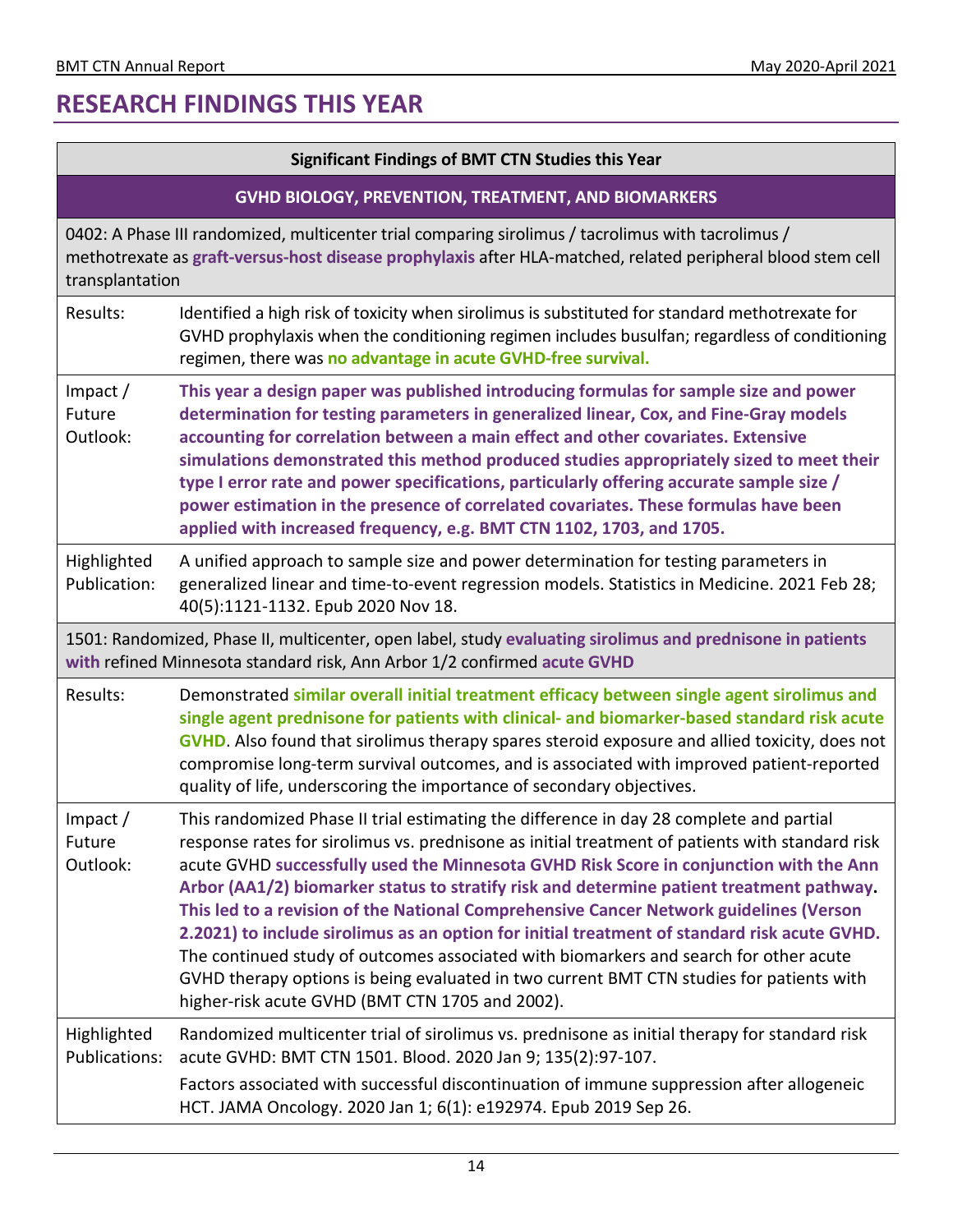| <b>Significant Findings of BMT CTN Studies this Year</b>                                                                                                                                    |                                                                                                                                                                                                                                                                                                                                                                                                                                                                                                                                                                                                               |  |
|---------------------------------------------------------------------------------------------------------------------------------------------------------------------------------------------|---------------------------------------------------------------------------------------------------------------------------------------------------------------------------------------------------------------------------------------------------------------------------------------------------------------------------------------------------------------------------------------------------------------------------------------------------------------------------------------------------------------------------------------------------------------------------------------------------------------|--|
| <b>GRAFT SOURCES</b>                                                                                                                                                                        |                                                                                                                                                                                                                                                                                                                                                                                                                                                                                                                                                                                                               |  |
|                                                                                                                                                                                             | 1101: Phase III, randomized trial of reduced intensity conditioning and transplantation of double unrelated<br>umbilical cord blood versus HLA-haploidentical related bone marrow for hematologic malignancies                                                                                                                                                                                                                                                                                                                                                                                                |  |
| Results:                                                                                                                                                                                    | Demonstrated similar progression-free survival (the primary endpoint) in adults receiving<br>double cord blood or haploidentical bone marrow transplants for hematologic malignancy<br>after reduced intensity conditioning. Transplant-related mortality was lower and overall<br>survival higher with haploidentical donors.                                                                                                                                                                                                                                                                                |  |
| Impact $/$<br>Future<br>Outlook:                                                                                                                                                            | Although both donor sources extend access to reduced-intensity transplantation, analysis of<br>secondary endpoints, including overall survival, favor haploidentical donors support the<br>increasing use of haploidentical donors, using the post-transplant cyclophosphamide GVHD<br>prevention platform, for allogeneic transplantation. This platform is now being tested in the<br>HLA-mismatched unrelated donor setting. The ability to use diverse, mismatched donors<br>successfully means that patients should no longer be denied access to transplantation on the<br>basis of donor availability. |  |
| Highlighted<br>Publication:                                                                                                                                                                 | Double unrelated umbilical cord blood vs HLA-haploidentical bone marrow transplantation<br>(BMT CTN 1101). Blood. 2021 Jan 21; 137(3):420-428. Epub 2020 Aug 31.                                                                                                                                                                                                                                                                                                                                                                                                                                              |  |
|                                                                                                                                                                                             | <b>CONDITIONING REGIMENS / INTENSITY</b>                                                                                                                                                                                                                                                                                                                                                                                                                                                                                                                                                                      |  |
| 0901: A randomized, multi-center Phase III study of allogeneic stem cell transplantation comparing regimen<br>intensity in patients with myelodysplastic syndrome or acute myeloid leukemia |                                                                                                                                                                                                                                                                                                                                                                                                                                                                                                                                                                                                               |  |
| Results:                                                                                                                                                                                    | Found that reduced-intensity conditioning results in lower treatment-related mortality but<br>higher relapse rates and lower disease-free survival rates compared to myeloablative<br>conditioning among adults receiving HLA-matched HCT.                                                                                                                                                                                                                                                                                                                                                                    |  |
| Impact $/$<br>Future<br>Outlook:                                                                                                                                                            | The data from this trial support myeloablative conditioning as the standard of care for<br>patients who are able to receive it. A published ancillary study also provided evidence that<br>myeloablative conditioning improves disease control and survival, particularly for AML<br>patients with genomic evidence of minimal residual disease before transplant. Likewise, a<br>long-term follow-up analysis published during this reporting period demonstrated a survival<br>advantage for patients who received myeloablative conditioning.                                                              |  |
|                                                                                                                                                                                             | For patients who are not candidates for myeloablative conditioning, novel regimens that<br>incorporate strategies to enhance anti-leukemia activity without increasing toxicity are<br>needed. One such regimen of maintenance therapy post-HCT for FLT3-positive AML patients<br>is being evaluated in BMT CTN 1506, which completed accrual in February 2020.                                                                                                                                                                                                                                               |  |
| Highlighted<br><b>Publications:</b>                                                                                                                                                         | Myeloablative vs. reduced-intensity HCT for AML and MDS. Journal of Clinical Oncology. 2017<br>Apr 10; 35(11):1154-1161. Epub 2017 Feb 13.                                                                                                                                                                                                                                                                                                                                                                                                                                                                    |  |
|                                                                                                                                                                                             | Impact of conditioning intensity of allogeneic HCT for AML with genomic evidence of residual<br>disease. Journal of Clinical Oncology. 2020 Apr20; 38(12):1273-1283. Epub 2019 Dec 20.                                                                                                                                                                                                                                                                                                                                                                                                                        |  |
|                                                                                                                                                                                             | Myeloablative vs RIC for HCT in AML and MDS - Long-term follow-up of the BMT CTN 0901<br>clinical trial. Transplantation and Cellular Therapy. 2021 Feb 26; S2666-6367(21)00718-1.<br>[Epub ahead of print]                                                                                                                                                                                                                                                                                                                                                                                                   |  |